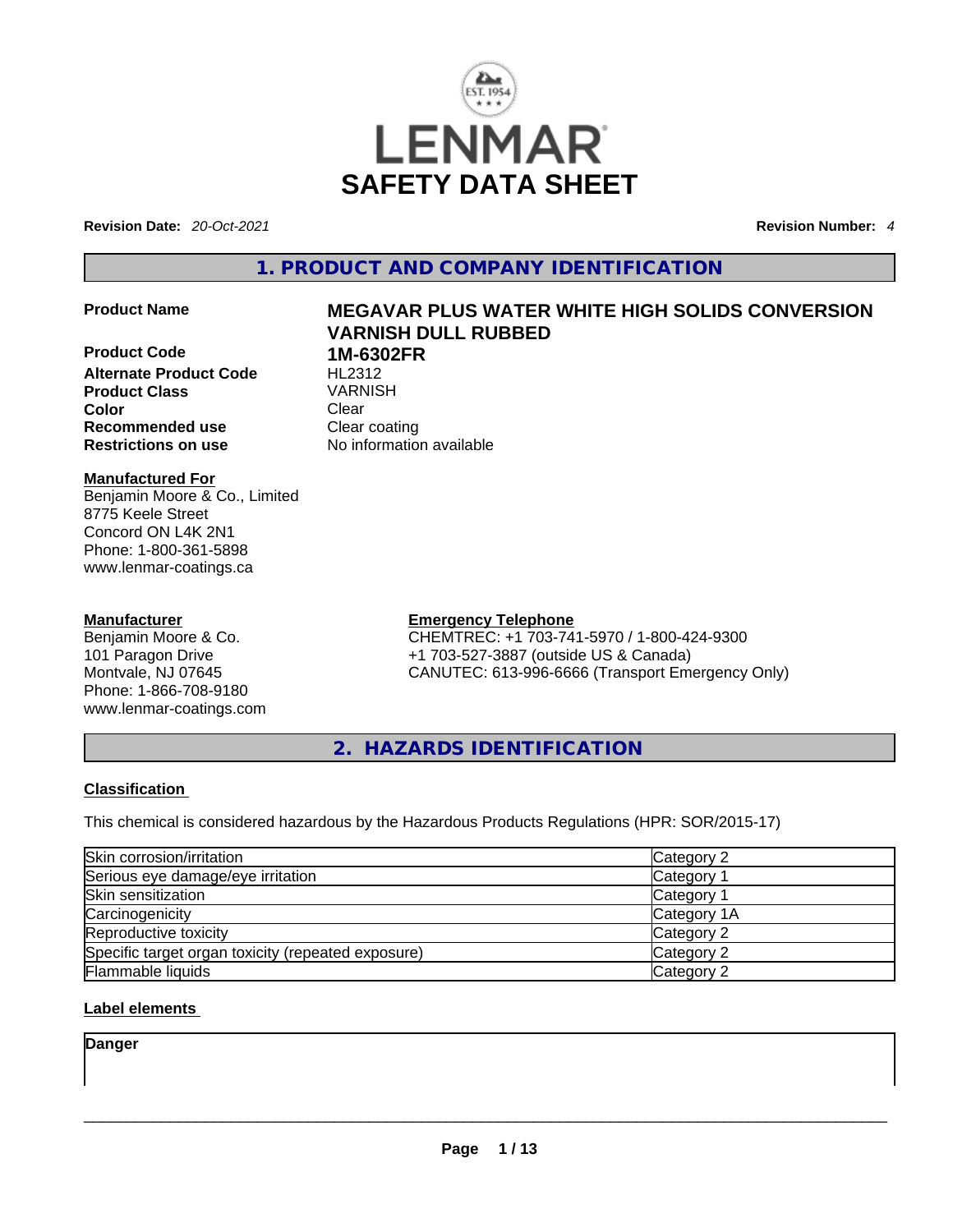#### **Hazard statements**

Causes skin irritation Causes serious eye damage May cause an allergic skin reaction May cause cancer Suspected of damaging fertility or the unborn child May cause damage to organs through prolonged or repeated exposure Highly flammable liquid and vapor



**Appearance** liquid **Odor** *Solvent* **Appearance** liquid **Odor Odor Odor Odor Odor Odor Odor Odor Odor Odor Odor Odor Odor Odor Odor Odor Odor Odor Odor Odor Odor Odor Odor Odor** 

### **Precautionary Statements - Prevention**

Obtain special instructions before use

Do not handle until all safety precautions have been read and understood

Use personal protective equipment as required

Wash face, hands and any exposed skin thoroughly after handling

Contaminated work clothing should not be allowed out of the workplace

Wear protective gloves

Do not breathe dust/fume/gas/mist/vapors/spray

Keep away from heat, hot surfaces, sparks, open flames and other ignition sources. No smoking

Keep container tightly closed

Ground/bond container and receiving equipment

Use explosion-proof electrical/ventilating/lighting/equipment

Use only non-sparking tools

Take precautionary measures against static discharge

#### **Precautionary Statements - Response**

IF exposed or concerned: Get medical advice/attention

#### **Eyes**

IF IN EYES: Rinse cautiously with water forseveral minutes. Remove contact lenses, if present and easy to do. Continue rinsing

Immediately call a POISON CENTER or doctor/physician

#### **Skin**

If skin irritation or rash occurs: Get medical advice/attention

IF ON SKIN (or hair): Remove/Take off immediately all contaminated clothing. Rinse skin with water/shower Wash contaminated clothing before reuse

#### **Fire**

In case of fire: Use CO2, dry chemical, or foam for extinction

### **Precautionary Statements - Storage**

Store locked up Store in a well-ventilated place. Keep cool

#### **Precautionary Statements - Disposal**

Dispose of contents/container to an approved waste disposal plant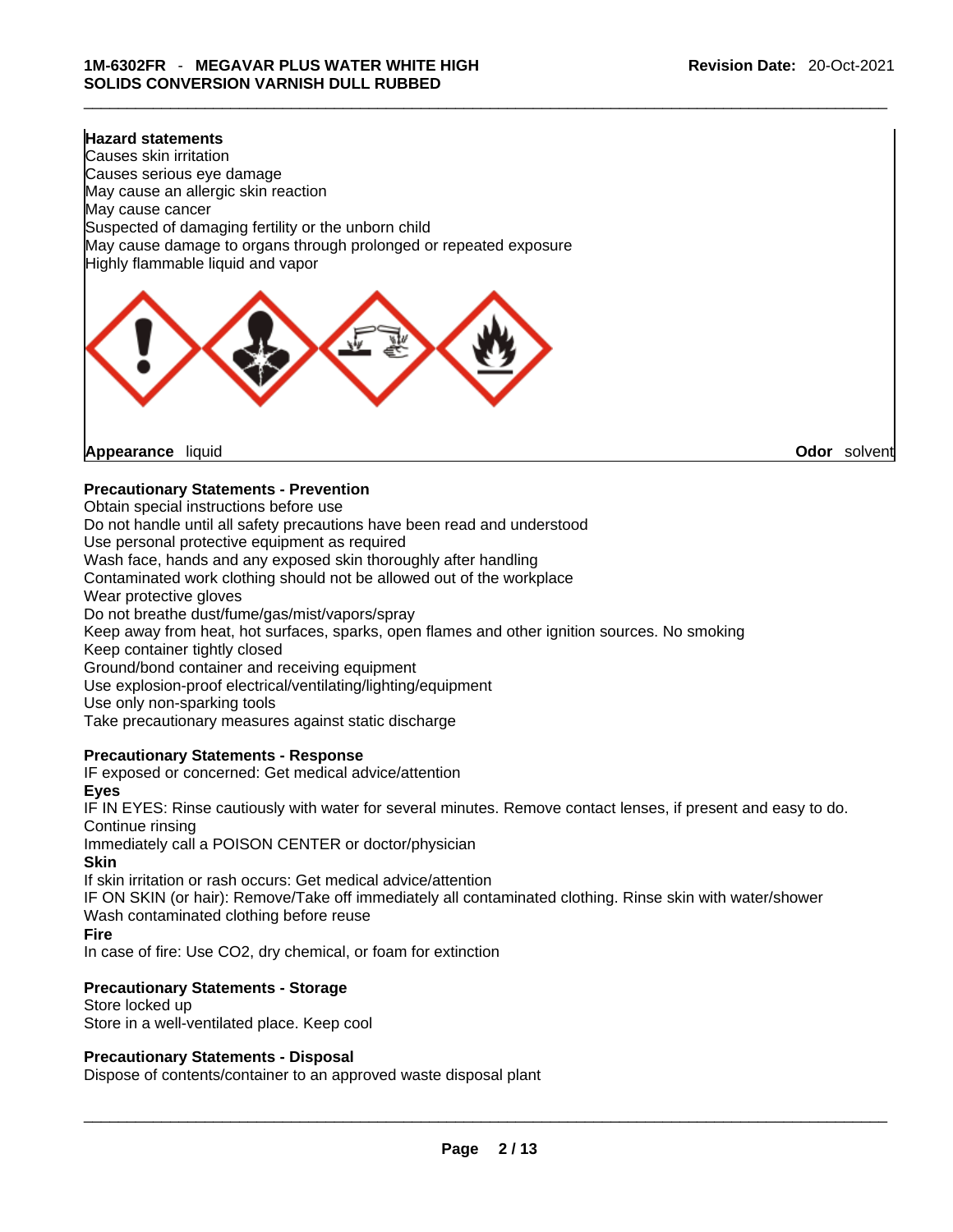#### **Other information**

No information available

 **IMPORTANT:** Designed to be mixed with other components. Mixture will have hazards of all components. Before opening packages, read all warning labels. Follow all precautions.

# **3. COMPOSITION INFORMATION ON COMPONENTS**

| <b>Chemical name</b>                         | <b>CAS No.</b> | Weight-%      | <b>Hazardous Material</b><br>registry number<br>(HMIRA registry #) | Date HMIRA filed and<br>Information Review Act date exemption granted<br>(if applicable) |
|----------------------------------------------|----------------|---------------|--------------------------------------------------------------------|------------------------------------------------------------------------------------------|
| Isobutyl alcohol                             | 78-83-1        | $10 - 30%$    |                                                                    |                                                                                          |
| Ethanol                                      | 64-17-5        | 7 - 13%       |                                                                    |                                                                                          |
| n-Butyl acetate                              | 123-86-4       | $5 - 10%$     |                                                                    |                                                                                          |
| Xylene                                       | 1330-20-7      | - 5%          |                                                                    |                                                                                          |
| Toluene                                      | 108-88-3       | - 5%          |                                                                    |                                                                                          |
| Propylene glycol monomethyl<br>ether acetate | 108-65-6       | $1 - 5%$      |                                                                    |                                                                                          |
| Isopropyl alcohol                            | 67-63-0        | - 5%          |                                                                    |                                                                                          |
| Silica amorphous                             | 7631-86-9      | $-5%$         |                                                                    |                                                                                          |
| Ethyl benzene                                | $100 - 41 - 4$ | - 5%          |                                                                    |                                                                                          |
| Formaldehyde                                 | $50-00-0$      | $0.1 - 0.25%$ |                                                                    |                                                                                          |

**Confidential Business Information note**

\*The exact percentage (concentration) of composition has been withheld as a trade secret

# **4. FIRST AID MEASURES**

| <b>General Advice</b> | If symptoms persist, call a physician. Show this safety data<br>sheet to the doctor in attendance.                                                                                                                                     |
|-----------------------|----------------------------------------------------------------------------------------------------------------------------------------------------------------------------------------------------------------------------------------|
| <b>Eye Contact</b>    | Immediate medical attention is required. Immediately flush<br>with plenty of water. After initial flushing, remove any<br>contact lenses and continue flushing for at least 15<br>minutes.                                             |
| <b>Skin Contact</b>   | Wash off immediately with soap and plenty of water while<br>removing all contaminated clothes and shoes. If skin<br>irritation persists, call a physician. Wash clothing before<br>reuse. Destroy contaminated articles such as shoes. |
| <b>Inhalation</b>     | Move to fresh air. If symptoms persist, call a physician.<br>If not breathing, give artificial respiration. Call a physician<br>immediately.                                                                                           |
| Ingestion             | Clean mouth with water and afterwards drink plenty of<br>water. Do not induce vomiting without medical advice.<br>Never give anything by mouth to an unconscious person.<br>Consult a physician.                                       |
|                       |                                                                                                                                                                                                                                        |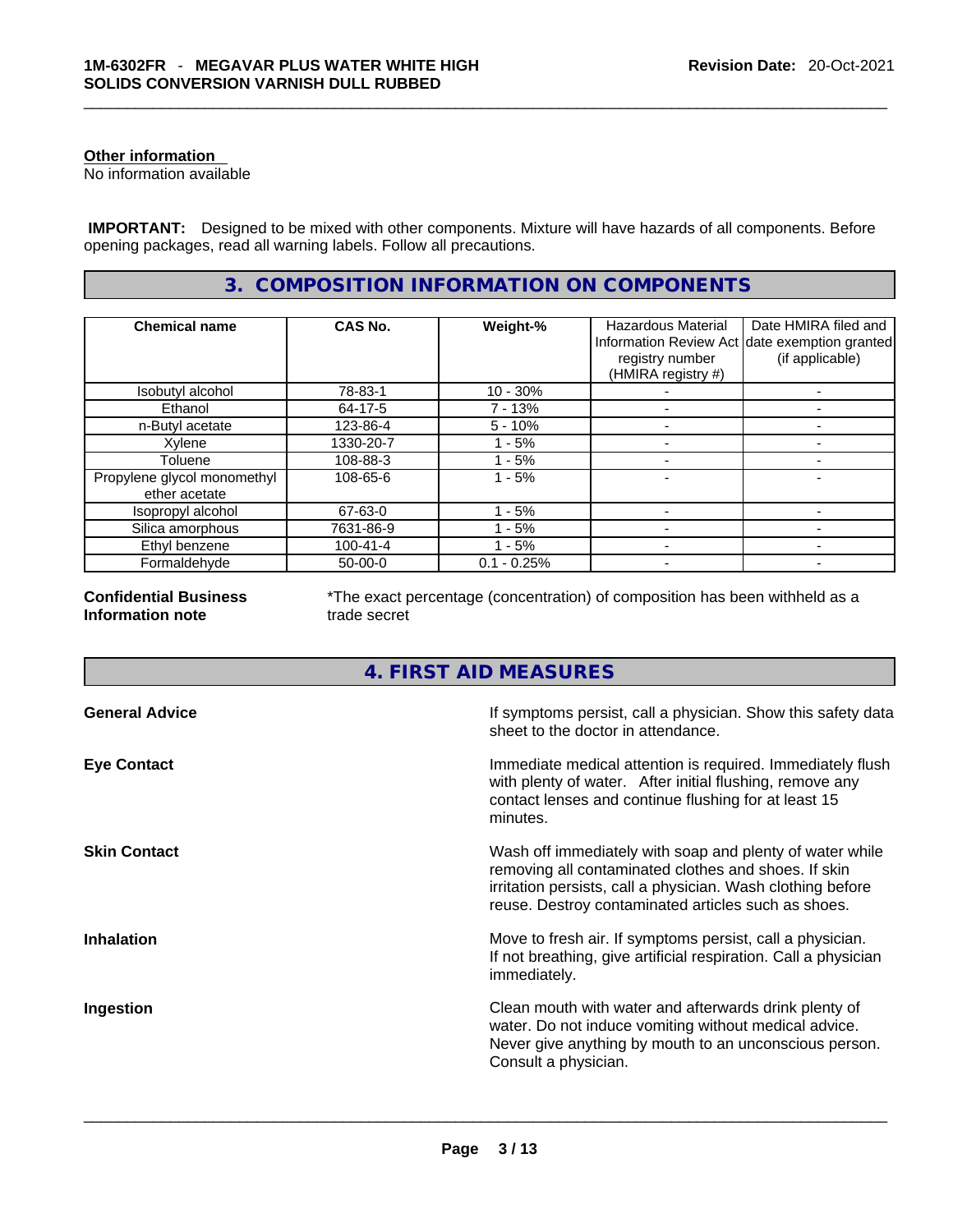| <b>Protection Of First-Aiders</b>                                                                                     | Use personal protective equipment.                                                                                                                                                                                                                                                             |  |  |
|-----------------------------------------------------------------------------------------------------------------------|------------------------------------------------------------------------------------------------------------------------------------------------------------------------------------------------------------------------------------------------------------------------------------------------|--|--|
| <b>Most Important Symptoms/Effects</b>                                                                                | May cause allergic skin reaction.                                                                                                                                                                                                                                                              |  |  |
| <b>Notes To Physician</b>                                                                                             | Treat symptomatically.                                                                                                                                                                                                                                                                         |  |  |
|                                                                                                                       | 5. FIRE-FIGHTING MEASURES                                                                                                                                                                                                                                                                      |  |  |
| <b>Flammable Properties</b>                                                                                           | Vapors may travel considerable distance to a source of<br>ignition and flash back. Vapors may cause flash fire.                                                                                                                                                                                |  |  |
| <b>Suitable Extinguishing Media</b>                                                                                   | Foam, dry powder or water. Use extinguishing measures<br>that are appropriate to local circumstances and the<br>surrounding environment.                                                                                                                                                       |  |  |
| Protective equipment and precautions for firefighters                                                                 | As in any fire, wear self-contained breathing apparatus<br>pressure-demand, MSHA/NIOSH (approved or equivalent)<br>and full protective gear.                                                                                                                                                   |  |  |
| <b>Hazardous combustion products</b>                                                                                  | Burning may result in carbon dioxide, carbon monoxide<br>and other combustion products of varying composition<br>which may be toxic and/or irritating.                                                                                                                                         |  |  |
| <b>Specific Hazards Arising From The Chemical</b>                                                                     | Flammable. Flash back possible over considerable<br>distance. Keep product and empty container away from<br>heat and sources of ignition. Closed containers may<br>rupture if exposed to fire or extreme heat. Thermal<br>decomposition can lead to release of irritating gases and<br>vapors. |  |  |
| Sensitivity to mechanical impact                                                                                      | No                                                                                                                                                                                                                                                                                             |  |  |
| Sensitivity to static discharge                                                                                       | Yes                                                                                                                                                                                                                                                                                            |  |  |
| <b>Flash Point Data</b><br>Flash point (°F)<br>Flash Point (°C)<br><b>Method</b><br><b>Flammability Limits In Air</b> | 58<br>14<br><b>PMCC</b>                                                                                                                                                                                                                                                                        |  |  |
| Lower flammability limit:<br><b>Upper flammability limit:</b>                                                         | Not available<br>Not available                                                                                                                                                                                                                                                                 |  |  |
| Flammability: 3<br><b>NFPA</b><br>Health: 2                                                                           | Instability: 0<br>Special: Not Applicable                                                                                                                                                                                                                                                      |  |  |
| <b>NFPA Legend</b><br>0 - Not Hazardous<br>1 - Slightly<br>2 - Moderate<br>$3 - High$<br>4 - Severe                   |                                                                                                                                                                                                                                                                                                |  |  |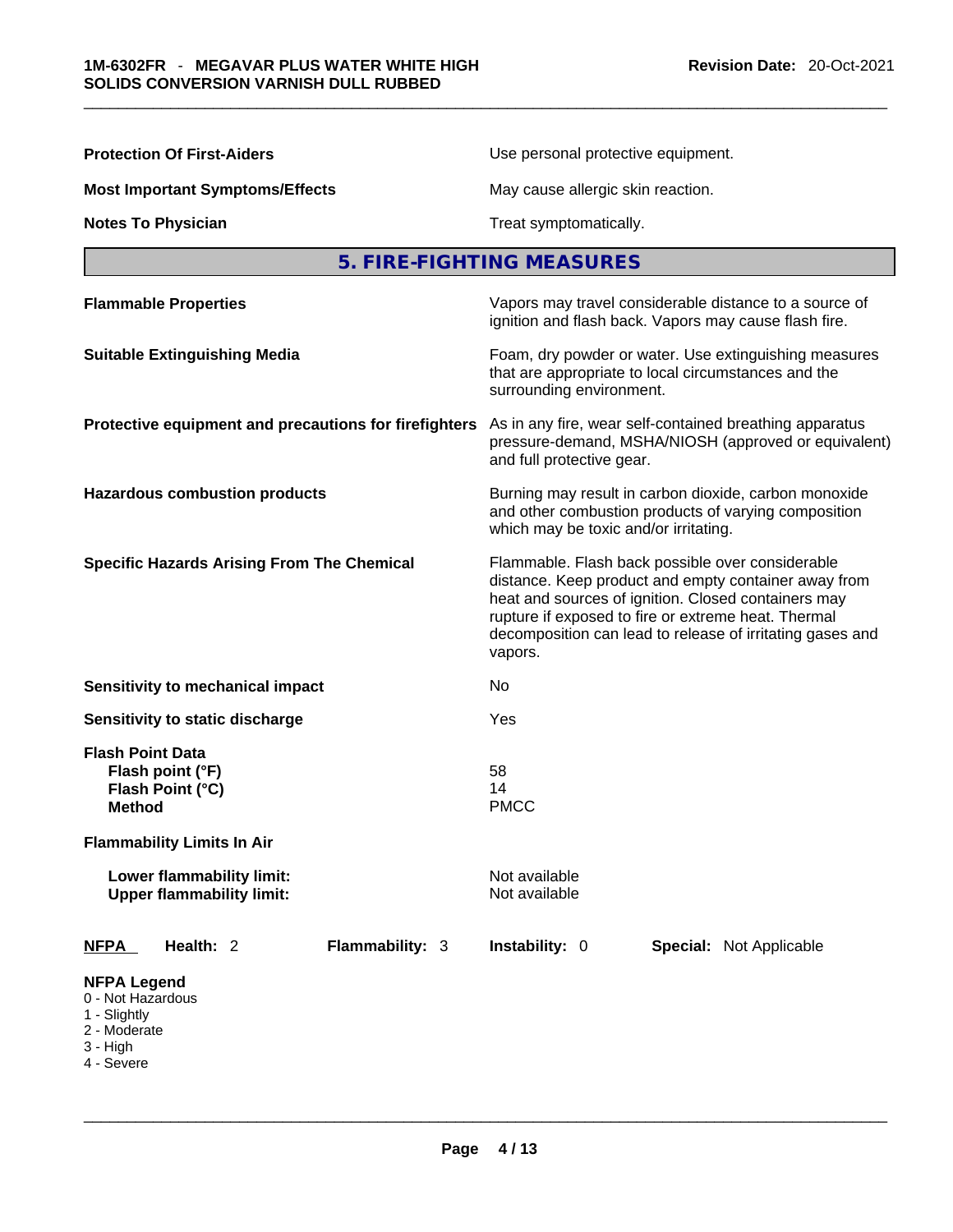*The ratings assigned are only suggested ratings, the contractor/employer has ultimate responsibilities for NFPA ratings where this system is used.* 

*Additional information regarding the NFPA rating system is available from the National Fire Protection Agency (NFPA) at www.nfpa.org.* 

# **6. ACCIDENTAL RELEASE MEASURES**

| <b>Personal Precautions</b>      | Remove all sources of ignition. Take precautions to<br>prevent flashback. Ground and bond all containers and<br>handling equipment. Take precautionary measures against<br>static discharges. Ensure adequate ventilation. Avoid<br>contact with skin, eyes and clothing. Use personal<br>protective equipment.  |
|----------------------------------|------------------------------------------------------------------------------------------------------------------------------------------------------------------------------------------------------------------------------------------------------------------------------------------------------------------|
| <b>Other Information</b>         | Prevent further leakage or spillage if safe to do so. Do not<br>allow material to contaminate ground water system.<br>Prevent product from entering drains. Do not flush into<br>surface water or sanitary sewer system. Local authorities<br>should be advised if significant spillages cannot be<br>contained. |
| <b>Environmental precautions</b> | See Section 12 for additional Ecological Information.                                                                                                                                                                                                                                                            |
| <b>Methods for Cleaning Up</b>   | Dam up. Soak up with inert absorbent material. Use a<br>non-sparking or explosion proof means to transfer material<br>to a sealed, appropriate container for disposal. Clean<br>contaminated surface thoroughly.                                                                                                 |

**7. HANDLING AND STORAGE** 

| <b>Handling</b>               | Avoid contact with skin, eyes and clothing. Wear personal<br>protective equipment. Do not breathe vapors or spray mist.<br>Use only in ventilated areas. Prevent vapor build-up by<br>providing adequate ventilation during and after use.                                                                                                                                                                                                           |
|-------------------------------|------------------------------------------------------------------------------------------------------------------------------------------------------------------------------------------------------------------------------------------------------------------------------------------------------------------------------------------------------------------------------------------------------------------------------------------------------|
|                               | Take precautionary measures against static discharges.<br>To avoid ignition of vapors by static electricity discharge,<br>all metal parts of the equipment must be grounded. Keep<br>away from heat, sparks and flame. Do not smoke.<br>Extinguish all flames and pilot lights, and turn off stoves,<br>heaters, electric motors and other sources of ignition<br>during use and until all vapors are gone. Ignition and/or<br>flash back may occur. |
| <b>Storage</b>                | Keep containers tightly closed in a dry, cool and<br>well-ventilated place. Keep away from heat. Keep away<br>from open flames, hot surfaces and sources of ignition.<br>Keep in properly labeled containers. Keep out of the reach<br>of children.                                                                                                                                                                                                  |
| <b>Incompatible Materials</b> | Incompatible with strong acids and bases and strong<br>oxidizing agents.                                                                                                                                                                                                                                                                                                                                                                             |
|                               | 8. EXPOSURE CONTROLS/PERSONAL PROTECTION                                                                                                                                                                                                                                                                                                                                                                                                             |
|                               |                                                                                                                                                                                                                                                                                                                                                                                                                                                      |

# **8. EXPOSURE CONTROLS/PERSONAL PROTECTION**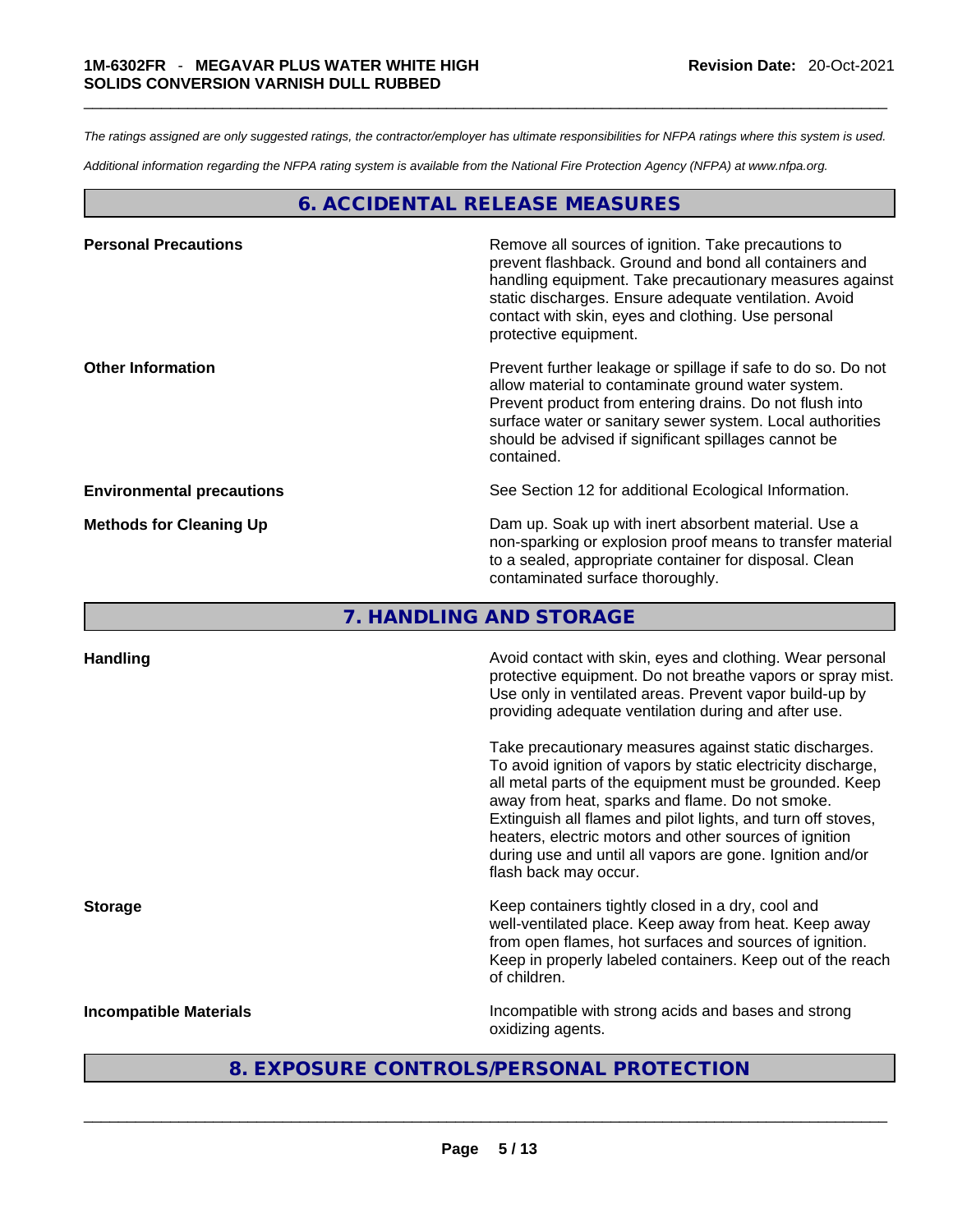#### **Exposure Limits**

| <b>Chemical name</b>        | <b>ACGIH TLV</b>                 | Alberta                         | <b>British Columbia</b>       | <b>Ontario</b>              | Quebec                         |
|-----------------------------|----------------------------------|---------------------------------|-------------------------------|-----------------------------|--------------------------------|
| Isobutyl alcohol            | $\overline{\text{TW}}$ A: 50 ppm | 50 ppm - TWA                    | 50 ppm - TWA                  | 50 ppm - TWA                | 50 ppm - TWAEV                 |
|                             |                                  | 152 mg/m $3$ - TWA              |                               |                             | 152 mg/m $3$ - TWAEV           |
| Ethanol                     | STEL: 1000 ppm                   | 1000 ppm - TWA                  | 1000 ppm - STEL               | 1000 ppm - STEL             | 1000 ppm - TWAEV               |
|                             |                                  | 1880 mg/m <sup>3</sup> - TWA    |                               |                             | 1880 mg/m <sup>3</sup> - TWAEV |
| n-Butyl acetate             | STEL: 150 ppm                    | 150 ppm - TWA                   | 20 ppm - TWA                  | 150 ppm - TWA               | 150 ppm - TWAEV                |
|                             | TWA: 50 ppm                      | 713 mg/m <sup>3</sup> - TWA     |                               | 200 ppm - STEL              | 713 mg/m <sup>3</sup> - TWAEV  |
|                             |                                  | 200 ppm - STEL                  |                               |                             | 200 ppm - STEV                 |
|                             |                                  | 950 mg/m <sup>3</sup> - STEL    |                               |                             | 950 mg/m $3 -$ STEV            |
| Xylene                      | STEL: 150 ppm                    | 100 ppm - TWA                   | 100 ppm - TWA                 | 100 ppm - TWA               | 100 ppm - TWAEV                |
|                             | TWA: 100 ppm                     | 434 mg/m $3$ - TWA              | 150 ppm - STEL                | 150 ppm - STEL              | 434 mg/m <sup>3</sup> - TWAEV  |
|                             |                                  | 150 ppm - STEL                  |                               |                             | 150 ppm - STEV                 |
|                             |                                  | 651 mg/m $3 -$ STEL             |                               |                             | 651 mg/m <sup>3</sup> - STEV   |
| Toluene                     | TWA: 20 ppm                      | 50 ppm - TWA                    | 20 ppm - TWA                  | 20 ppm - TWA                | 50 ppm - TWAEV                 |
|                             |                                  | 188 mg/m <sup>3</sup> - TWA     | Adverse reproductive          |                             | 188 mg/m <sup>3</sup> - TWAEV  |
|                             |                                  | Substance may be                | effect                        |                             | Skin absorption can            |
|                             |                                  | readily absorbed                |                               |                             | contribute to overall          |
|                             |                                  | through intact skin             |                               |                             | exposure.                      |
| Propylene glycol monomethyl | N/E                              | N/E                             | 50 ppm - TWA                  | 50 ppm - TWA                | N/E                            |
| ether acetate               |                                  |                                 | 75 ppm - STEL                 | 270 mg/m <sup>3</sup> - TWA |                                |
| Isopropyl alcohol           | STEL: 400 ppm                    | 200 ppm - TWA                   | 200 ppm - TWA                 | 200 ppm - TWA               | 400 ppm - TWAEV                |
|                             | <b>TWA: 200 ppm</b>              | 492 mg/m $3$ - TWA              | 400 ppm - STEL                | 400 ppm - STEL              | 985 mg/m <sup>3</sup> - TWAEV  |
|                             |                                  | 400 ppm - STEL                  |                               |                             | 500 ppm - STEV                 |
|                             |                                  | 984 mg/m <sup>3</sup> - STEL    |                               |                             | 1230 mg/m <sup>3</sup> - STEV  |
| Ethyl benzene               | TWA: 20 ppm                      | 100 ppm - TWA                   | 20 ppm - TWA                  | 20 ppm - TWA                | 100 ppm - TWAEV                |
|                             |                                  | 434 mg/m $3$ - TWA              |                               |                             | 434 mg/m <sup>3</sup> - TWAEV  |
|                             |                                  | 125 ppm - STEL                  |                               |                             | 125 ppm - STEV                 |
|                             |                                  | 543 mg/m <sup>3</sup> - STEL    |                               |                             | 543 mg/m <sup>3</sup> - STEV   |
| Formaldehyde                | STEL: 0.3 ppm                    | $0.75$ ppm $-$ TWA              | $0.3$ ppm - TWA               | 1 ppm - STEL                | 2 ppm - Ceiling                |
|                             | TWA: 0.1 ppm                     | $0.9$ mg/m <sup>3</sup> - TWA   | 1 ppm - Ceiling               | 1.5 ppm - Ceiling           | 3 mg/m <sup>3</sup> - Ceiling  |
|                             |                                  | 1 ppm - Ceiling                 | Dermal Sensitizer,            |                             |                                |
|                             |                                  | 1.3 mg/m <sup>3</sup> - Ceiling | <b>Respiratory Sensitizer</b> |                             |                                |

#### **Legend**

ACGIH - American Conference of Governmental Industrial Hygienists

Alberta - Alberta Occupational Exposure Limits

British Columbia - British Columbia Occupational Exposure Limits

Ontario - Ontario Occupational Exposure Limits

Quebec - Quebec Occupational Exposure Limits

N/E - Not established

# **Personal Protective Equipment**

**Engineering Measures Ensure 2018** Ensure adequate ventilation, especially in confined areas.

**Eye/Face Protection** Safety glasses with side-shields. If splashes are likely to occur, wear: Tightly fitting safety goggles **Skin Protection Protection Protective gloves and impervious clothing. Respiratory Protection Number 2012** Use only with adequate ventilation. In operations where exposure limits are exceeded, use a NIOSH approved respirator that has been selected by a technically qualified person for the specific work conditions. When spraying the product or applying in confined areas, wear a NIOSH approved respirator specified for paint spray or organic vapors.

**Hygiene Measures Avoid contact with skin, eyes and clothing. Remove and Hygiene Measures** and clothing. Remove and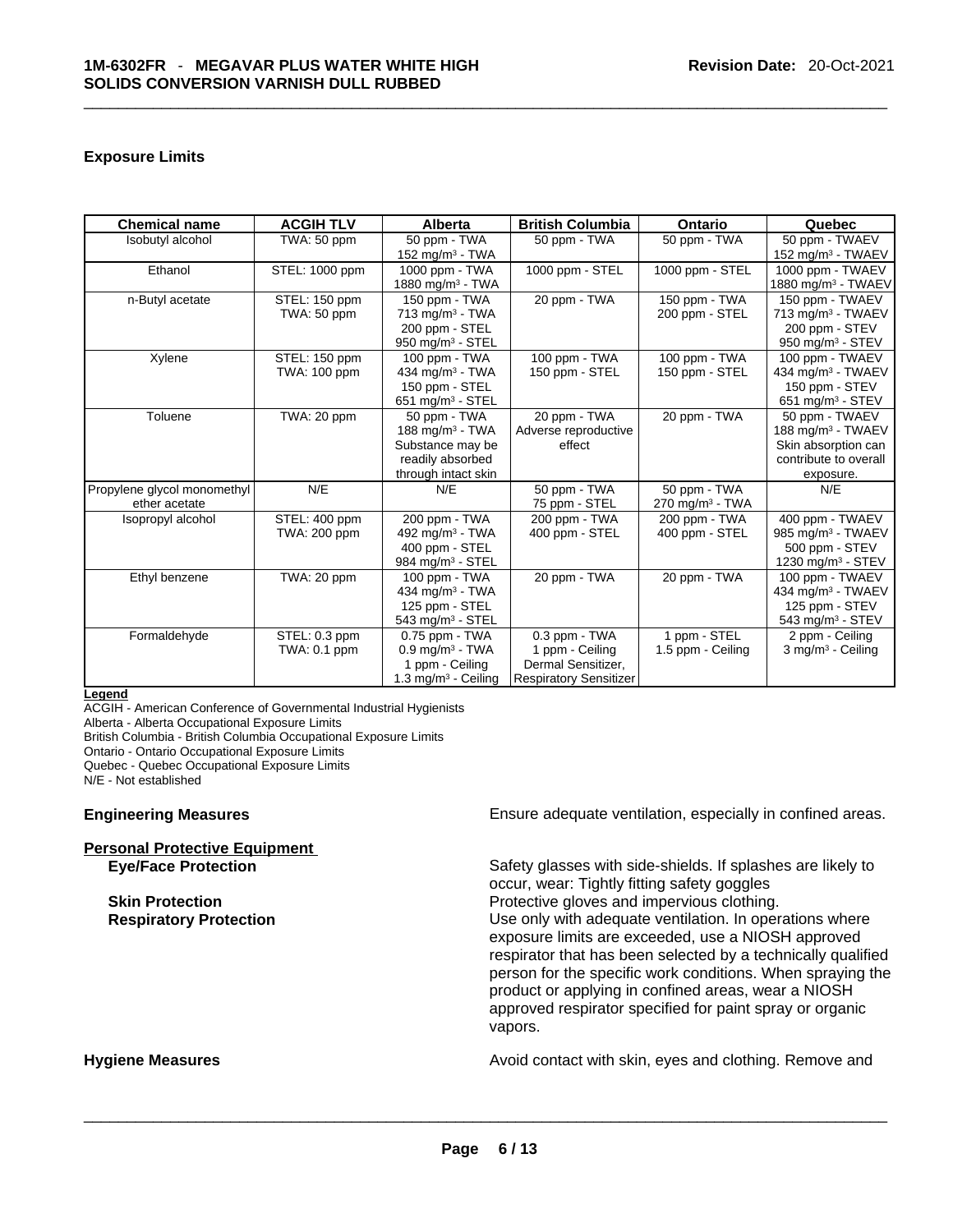wash contaminated clothing before re-use. Wash thoroughly after handling.

# **9. PHYSICAL AND CHEMICAL PROPERTIES**

**Appearance** liquid **Odor Solvent Solvent Solvent Solvent Odor Threshold No information available** No information available **Density (Ibs/gal)** 8.1 - 8.5<br> **Specific Gravity** 8.1 - 8.5 **Specific Gravity pH**<br>
Viscosity (cps) <br>
Viscosity (cps) <br>
Viscosity (cps) <br>
Viscosity (cps) <br>
Viscosity (cps) <br>
Viscosity (cps) <br>
Viscosity (cps) <br>
Viscosity (cps) <br>
Viscosity (cps) <br>
Viscosity (cps) <br>
Viscosity (cps) <br>
Viscosity (cps) <br> **Solubility(ies)**<br> **No information available**<br> **Water solubility**<br> **Water solubility Evaporation Rate No information available No information available Vapor pressure**  No information available **No information** available **Vapor density No information available No information available Wt. % Solids** 45 - 55 **Vol. % Solids** 40 - 50 **Wt. % Volatiles Vol. % Volatiles** 50 - 60 **VOC Regulatory Limit (g/L)** < 550 **Boiling Point (°F) Boiling Point (°C)** 75 **Freezing point (°F)** and the state of the No information available **Freezing Point (°C)** No information available **Flash point (°F)** 58 **Flash Point (°C)** 14 **Method** PMCC **Flammability (solid, gas)** Not applicable **Upper flammability limit:**<br> **Lower flammability limit:** Not applicable Not applicable **Lower flammability limit:**<br> **Autoignition Temperature (°F)** Not applicable havailable available **Autoignition Temperature (°F)**<br> **Autoignition Temperature (°C)** No information available **Autoignition Temperature (°C)**<br> **Decomposition Temperature (°F)** No information available **Decomposition Temperature (°F) Decomposition Temperature (°C)** No information available **Partition coefficient** No information available

**Viscosity (cps)** No information available **No information available** 

# **10. STABILITY AND REACTIVITY**

| <b>Reactivity</b>             | Not Applicable                                                                                                            |
|-------------------------------|---------------------------------------------------------------------------------------------------------------------------|
| <b>Chemical Stability</b>     | Stable under normal conditions. Hazardous polymerisation<br>does not occur.                                               |
| <b>Conditions to avoid</b>    | Keep away from open flames, hot surfaces, static<br>electricity and sources of ignition. Sparks. Elevated<br>temperature. |
| <b>Incompatible Materials</b> | Incompatible with strong acids and bases and strong<br>oxidizing agents.                                                  |
|                               |                                                                                                                           |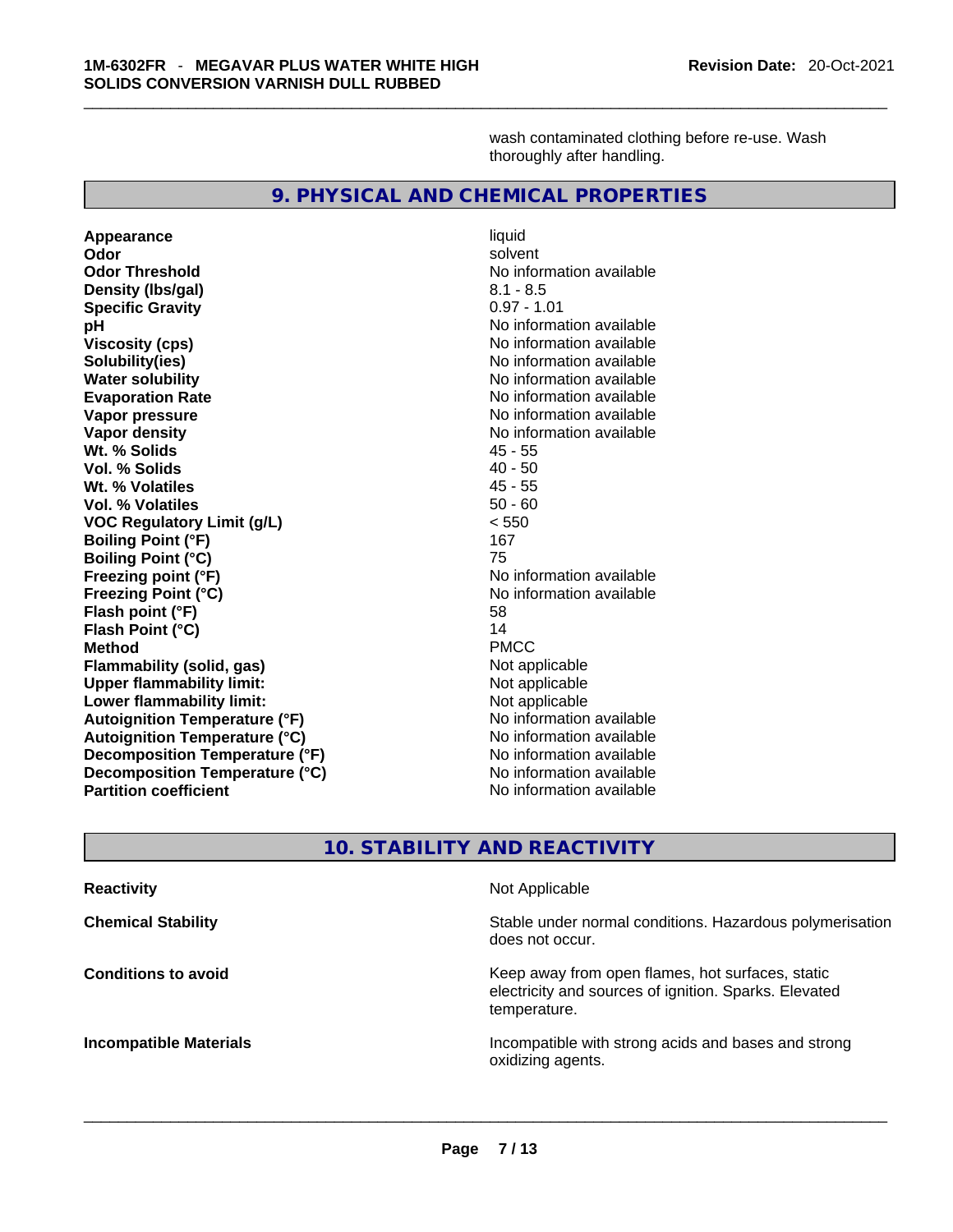**Hazardous Decomposition Products** Thermal decomposition can lead to release of irritating gases and vapors.

**Possibility of hazardous reactions** None under normal conditions of use.

### **11. TOXICOLOGICAL INFORMATION**

#### **Product Information Information on likely routes of exposure**

**Principal Routes of Exposure Exposure** Eye contact, skin contact and inhalation.

**Acute Toxicity** 

**Product Information Repeated or prolonged exposure to organic solvents may** Repeated or prolonged exposure to organic solvents may lead to permanent brain and nervous system damage. Intentional misuse by deliberately concentrating and inhaling vapors may be harmful or fatal.

#### **<u>Symptoms related to the physical, chemical and toxicological characteristics</u>**

**Symptoms Symptoms No information available** 

#### **Delayed and immediate effects as well as chronic effects from short and long-term exposure**

| Eye contact                     | Severely irritating to eyes. May cause burns. Risk of<br>serious damage to eyes.                                                                                                                                                                                 |
|---------------------------------|------------------------------------------------------------------------------------------------------------------------------------------------------------------------------------------------------------------------------------------------------------------|
| <b>Skin contact</b>             | May cause skin irritation and/or dermatitis. Prolonged skin<br>contact may defat the skin and produce dermatitis.                                                                                                                                                |
| <b>Inhalation</b>               | Harmful by inhalation. High vapor / aerosol concentrations<br>are irritating to the eyes, nose, throat and lungs and may<br>cause headaches, dizziness, drowsiness,<br>unconsciousness, and other central nervous system<br>effects.                             |
| Ingestion                       | Harmful if swallowed. Ingestion may cause irritation to<br>mucous membranes. Small amounts of this product<br>aspirated into the respiratory system during ingestion or<br>vomiting may cause mild to severe pulmonary injury,<br>possibly progressing to death. |
| <b>Sensitization</b>            | May cause an allergic skin reaction.                                                                                                                                                                                                                             |
| <b>Neurological Effects</b>     | No information available.                                                                                                                                                                                                                                        |
| <b>Mutagenic Effects</b>        | No information available.                                                                                                                                                                                                                                        |
| <b>Reproductive Effects</b>     | Possible risk of impaired fertility. Possible risk of harm to<br>the unborn child.                                                                                                                                                                               |
| <b>Developmental Effects</b>    | No information available.                                                                                                                                                                                                                                        |
| <b>Target organ effects</b>     | liver, Respiratory system, Eyes, Skin, Central nervous<br>system, blood, Reproductive System.                                                                                                                                                                    |
| <b>STOT - single exposure</b>   | May cause disorder and damage to the, Respiratory<br>system, Central nervous system.                                                                                                                                                                             |
| <b>STOT - repeated exposure</b> | Causes damage to organs through prolonged or repeated<br>exposure.                                                                                                                                                                                               |
| Other adverse effects           | No information available.                                                                                                                                                                                                                                        |
| <b>Aspiration Hazard</b>        | May be harmful if swallowed and enters airways. Small<br>amounts of this product aspirated into the respiratory                                                                                                                                                  |
|                                 |                                                                                                                                                                                                                                                                  |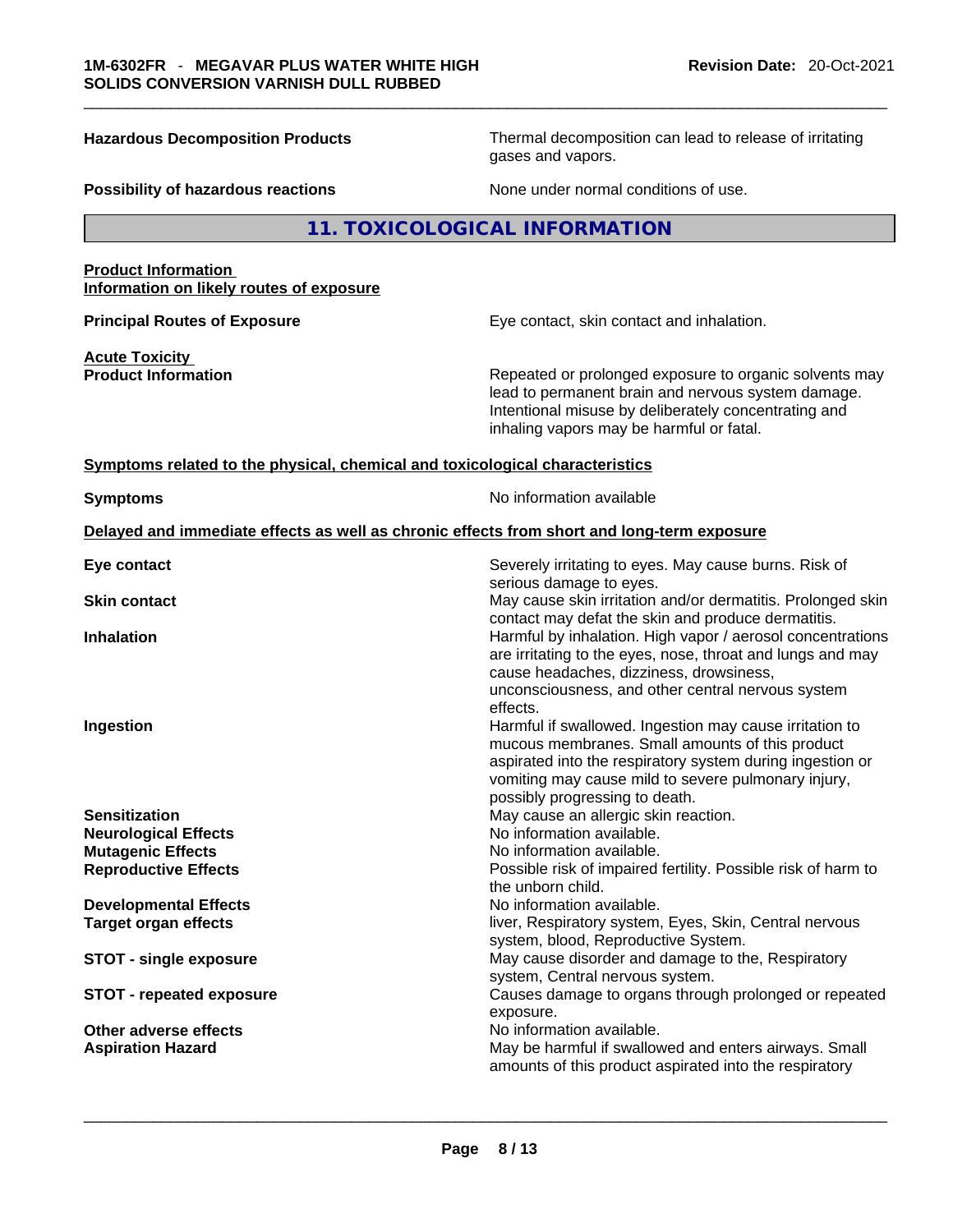system during ingestion or vomiting may cause mild to severe pulmonary injury, possibly progressing to death.

#### **Numerical measures of toxicity**

**The following values are calculated based on chapter 3.1 of the GHS document**

| ATEmix (oral)                        | 6304 mg/kg |
|--------------------------------------|------------|
| <b>ATEmix (dermal)</b>               | 7703 ma/ka |
| <b>ATEmix (inhalation-dust/mist)</b> | 21.9 ma/L  |
| <b>ATEmix (inhalation-vapor)</b>     | 4119 ma/L  |

#### **Component Information**

| Chemical name                                            | Oral LD50             | Dermal LD50              | <b>Inhalation LC50</b>                  |
|----------------------------------------------------------|-----------------------|--------------------------|-----------------------------------------|
| Isobutyl alcohol<br>78-83-1                              | $= 2460$ mg/kg (Rat)  | $=$ 3400 mg/kg (Rabbit)  | $> 6.5$ mg/L (Rat) 4 h                  |
| Ethanol<br>64-17-5                                       | $= 7060$ mg/kg (Rat)  | ۰                        | $= 124.7$ mg/L (Rat) 4 h                |
| n-Butyl acetate<br>123-86-4                              | $= 10768$ mg/kg (Rat) | > 17600 mg/kg (Rabbit)   |                                         |
| Xylene<br>1330-20-7                                      | $= 3500$ mg/kg (Rat)  | $>$ 4350 mg/kg (Rabbit)  | $= 29.08$ mg/L (Rat) 4 h                |
| Toluene<br>108-88-3                                      | $= 2600$ mg/kg (Rat)  | $= 12000$ mg/kg (Rabbit) |                                         |
| Propylene glycol monomethyl ether<br>acetate<br>108-65-6 | $= 8532$ mg/kg (Rat)  | $>$ 5 g/kg (Rabbit)      |                                         |
| Isopropyl alcohol<br>67-63-0                             | $= 1870$ mg/kg (Rat)  | $= 4059$ mg/kg (Rabbit)  | $= 72600$ mg/m <sup>3</sup><br>(Rat)4 h |
| Silica amorphous<br>7631-86-9                            | $= 7900$ mg/kg (Rat)  | $>$ 2000 mg/kg (Rabbit)  | $> 2.2$ mg/L (Rat) 1 h                  |
| Ethyl benzene<br>100-41-4                                | $=$ 3500 mg/kg (Rat)  | $= 15400$ mg/kg (Rabbit) | $= 17.4$ mg/L (Rat) 4 h                 |
| Formaldehyde<br>$50-00-0$                                | $= 100$ mg/kg (Rat)   | $= 270$ mg/kg (Rabbit)   | $= 0.578$ mg/L (Rat) 4 h                |

#### **Chronic Toxicity**

#### **Carcinogenicity**

*The information below indicates whether each agency has listed any ingredient as a carcinogen:.* 

| <b>Chemical name</b> | <b>IARC</b>                    | <b>NTP</b>             |
|----------------------|--------------------------------|------------------------|
|                      | 2B - Possible Human Carcinogen |                        |
| Ethyl benzene        |                                |                        |
|                      | 1 - Human Carcinogen           | Known Human Carcinogen |
| Formaldehyde         |                                |                        |

• Possible Cancer Hazard. Contains Formaldehyde which may cause cancer based on animal data. Risk of cancer depends on duration and level of exposure.

#### **Legend**

IARC - International Agency for Research on Cancer NTP - National Toxicity Program OSHA - Occupational Safety & Health Administration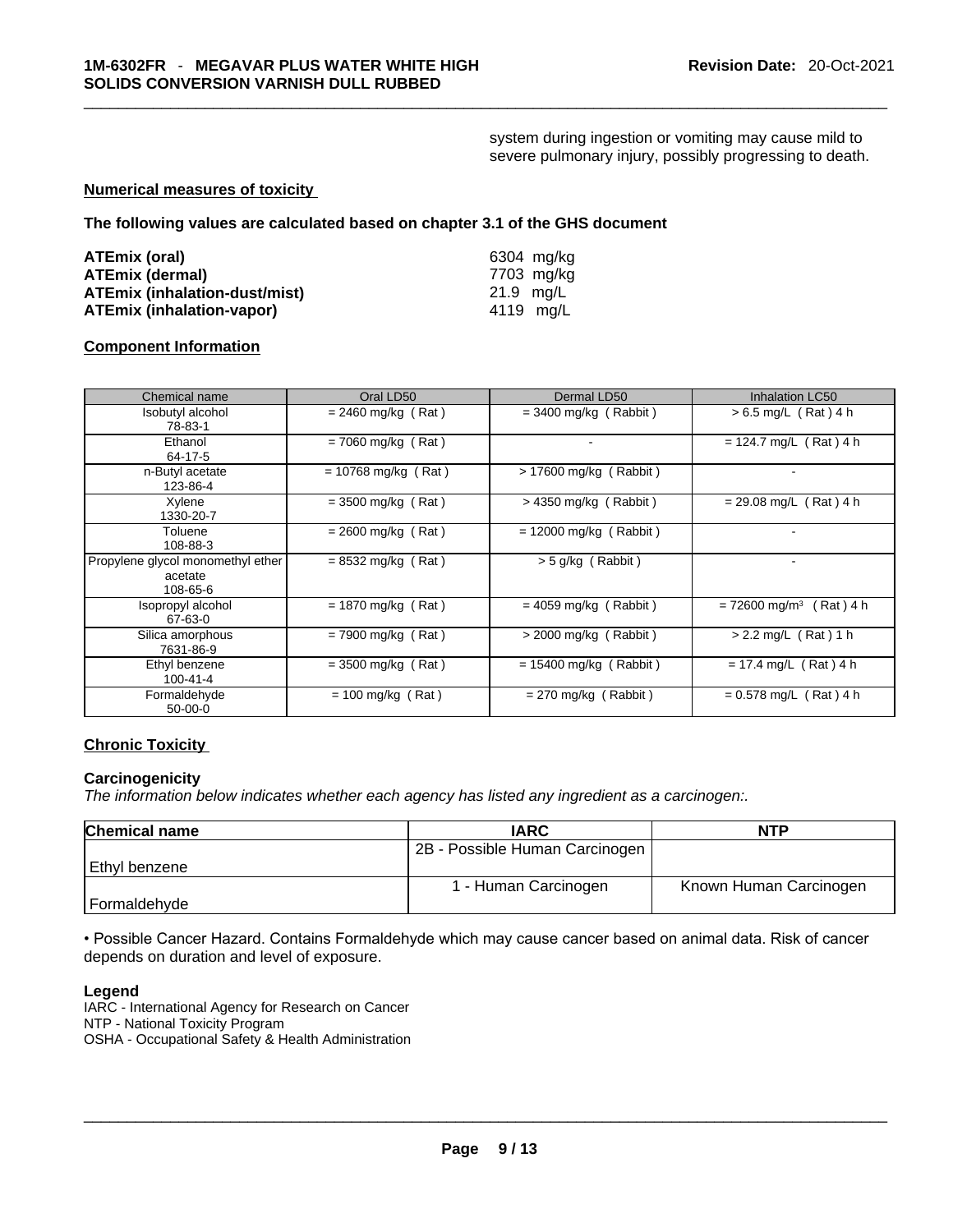# **12. ECOLOGICAL INFORMATION**

# **Ecotoxicity Effects**

The environmental impact of this product has not been fully investigated.

# **Product Information**

#### **Acute Toxicity to Fish**

No information available

#### **Acute Toxicity to Aquatic Invertebrates**

No information available

#### **Acute Toxicity to Aquatic Plants**

No information available

### **Persistence / Degradability**

No information available.

#### **Bioaccumulation**

There is no data for this product.

#### **Mobility in Environmental Media**

No information available.

#### **Ozone**

No information available

### **Component Information**

#### **Acute Toxicity to Fish**

n-Butyl acetate LC50: 18 mg/L (Fathead Minnow - 96 hr.) **Xylene** LC50: 13.5 mg/L (Rainbow Trout - 96 hr.) Ethyl benzene LC50: 12.1 mg/L (Fathead Minnow - 96 hr.)

#### **Acute Toxicity to Aquatic Invertebrates**

n-Butyl acetate EC50: 72.8 mg/L (Daphnia magna - 48 hr.) Ethyl benzene EC50: 1.8 mg/L (Daphnia magna - 48 hr.)

#### **Acute Toxicity to Aquatic Plants**

n-Butyl acetate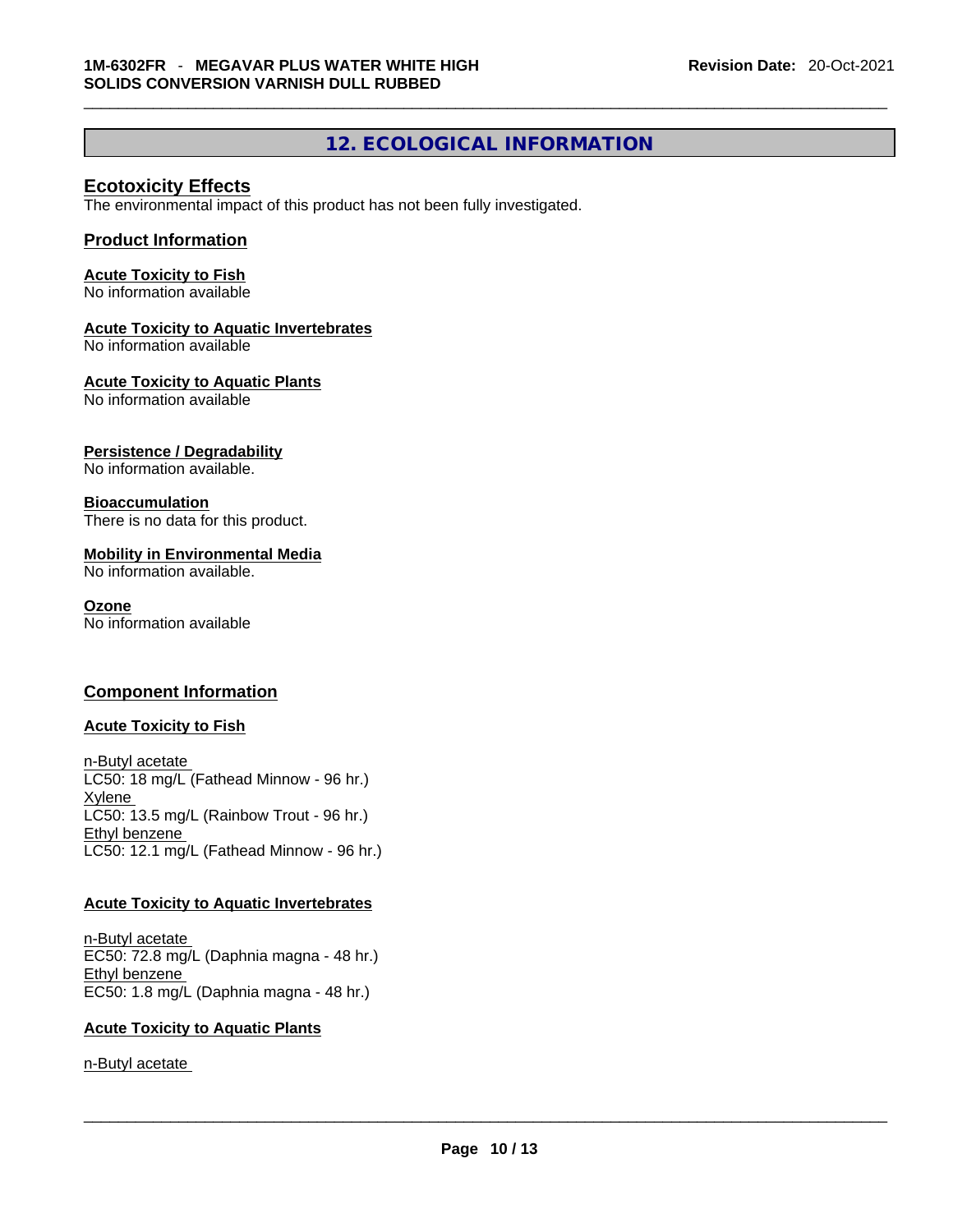EC50: 674.7 mg/L (Green algae (Scenedesmus subspicatus), 72 hrs.) Ethyl benzene EC50: 4.6 mg/L (Green algae (Scenedesmus subspicatus), 72 hrs.)

**13. DISPOSAL CONSIDERATIONS** 

**Waste Disposal Method** Dispose of in accordance with federal, state, provincial, and local regulations. Local requirements may vary, consult your sanitation department or state-designated environmental protection agency for more disposal options.

**Empty Container Warning <b>Emptied** Containers may retain product residue. Follow label warnings even after container is emptied. Residual vapors may explode on ignition.

# **14. TRANSPORT INFORMATION**

**TDG** 

**Proper Shipping Name** PAINT **Hazard class** 3 **UN-No.** UN1263 **Packing Group III Description** UN1263, PAINT, 3, II

**ICAO / IATA ICAO / IATA Contact the preparer for further information.** 

**IMDG / IMO Contact the preparer for further information.** 

**15. REGULATORY INFORMATION** 

# **International Inventories**

**TSCA: United States** Yes - All components are listed or exempt. **DSL: Canada** Yes - All components are listed or exempt.

# **National Pollutant Release Inventory (NPRI)**

**NPRI Parts 1- 4**

This product contains the following Parts 1-4 NPRI chemicals:

| <b>Chemical name</b> | CAS No.   | Weight-% | <b>NPRI Parts 1-4</b> |  |
|----------------------|-----------|----------|-----------------------|--|
| Isobutyl alcohol     | 78-83-1   | 10 - 30% | ∟isted                |  |
| Xylene               | 1330-20-7 | $-5%$    | ∟isted                |  |
| Toluene              | 108-88-3  | $-5%$    | Listed                |  |
|                      |           |          |                       |  |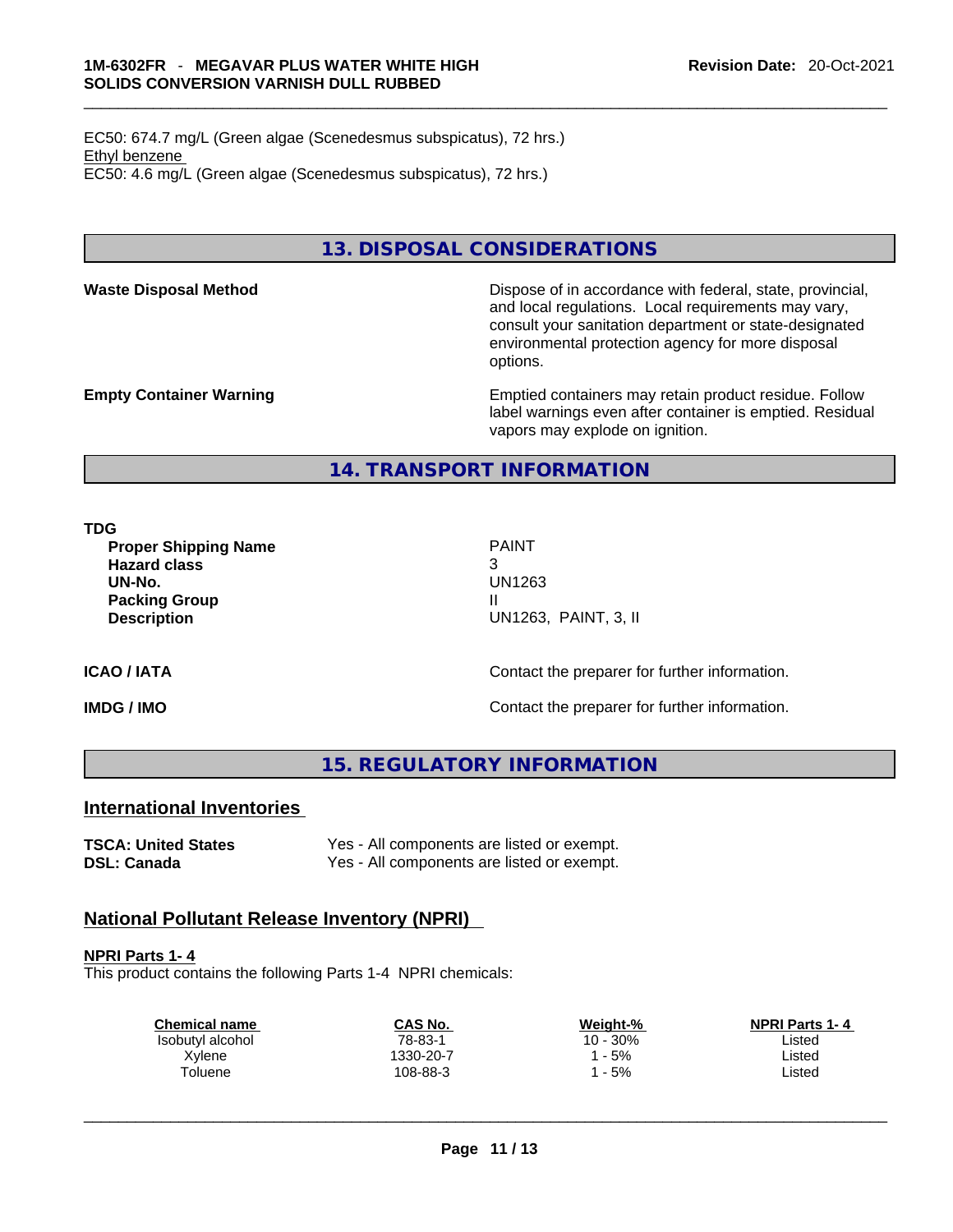| sopropyl alcohol | 67-63-0  | - 5%          | ∟isted |
|------------------|----------|---------------|--------|
| Ethyl benzene    | 100-41-4 | - 5%          | ∟isted |
| Formaldehyde     | 50-00-0  | $0.1 - 0.25%$ | ∟isted |

#### **NPRI Part 5**

This product contains the following NPRI Part 5 Chemicals:

| <b>Chemical name</b>              | CAS No.   | Weight-%      | <b>NPRI Part 5</b> |  |
|-----------------------------------|-----------|---------------|--------------------|--|
| Ethanol                           | 64-17-5   | 7 - 13%       | Listed             |  |
| n-Butyl acetate                   | 123-86-4  | 5 - 10%       | Listed             |  |
| Xvlene                            | 1330-20-7 | 1 - 5%        | Listed             |  |
| Toluene                           | 108-88-3  | 1 - 5%        | Listed             |  |
| Propylene glycol monomethyl ether | 108-65-6  | 1 - 5%        | Listed             |  |
| acetate                           |           |               |                    |  |
| Isopropyl alcohol                 | 67-63-0   | 1 - 5%        | Listed             |  |
| Formaldehyde                      | $50-00-0$ | $0.1 - 0.25%$ | Listed             |  |
|                                   |           |               |                    |  |

#### **WHMIS Regulatory Status**

This product has been classified in accordance with the hazard criteria of the Hazardous Products Regulations (HPR) and the SDS contains all the information required by the HPR.

# **16. OTHER INFORMATION**

| <b>HMIS</b>                                                   | Health: $2^*$ | <b>Flammability: 3</b> | <b>Reactivity: 0</b> | $PPE: -$ |
|---------------------------------------------------------------|---------------|------------------------|----------------------|----------|
| <b>HMIS Legend</b><br>0 - Minimal Hazard<br>1 - Slight Hazard |               |                        |                      |          |

- 2 Moderate Hazard
- 3 Serious Hazard
- 4 Severe Hazard
- \* Chronic Hazard

X - Consult your supervisor or S.O.P. for "Special" handling instructions.

Note: The PPE rating has intentionally been left blank. Choose appropriate PPE that will protect employees from the hazards the material will *present under the actual normal conditions of use.* 

*Caution: HMISÒ ratings are based on a 0-4 rating scale, with 0 representing minimal hazards or risks, and 4 representing significant hazards or risks. Although HMISÒ ratings are not required on MSDSs under 29 CFR 1910.1200, the preparer, has chosen to provide them. HMISÒ ratings are to be used only in conjunction with a fully implemented HMISÒ program by workers who have received appropriate HMISÒ training. HMISÒ is a registered trade and service mark of the NPCA. HMISÒ materials may be purchased exclusively from J. J. Keller (800) 327-6868.* 

 **WARNING!** If you scrape, sand, or remove old paint, you may release lead dust. LEAD IS TOXIC. EXPOSURE TO LEAD DUST CAN CAUSE SERIOUS ILLNESS, SUCH AS BRAIN DAMAGE, ESPECIALLY IN CHILDREN. PREGNANT WOMEN SHOULD ALSO AVOID EXPOSURE.Wear a NIOSH approved respirator to control lead exposure. Clean up carefully with a HEPA vacuum and a wet mop. Before you start, find out how to protect yourself and your family by logging onto Health Canada at

http://www.hc-sc.gc.ca/ewh-semt/contaminants/lead-plomb/asked\_questions-questions\_posees-eng.php.

**Prepared By Product Stewardship Department** Benjamin Moore & Co.